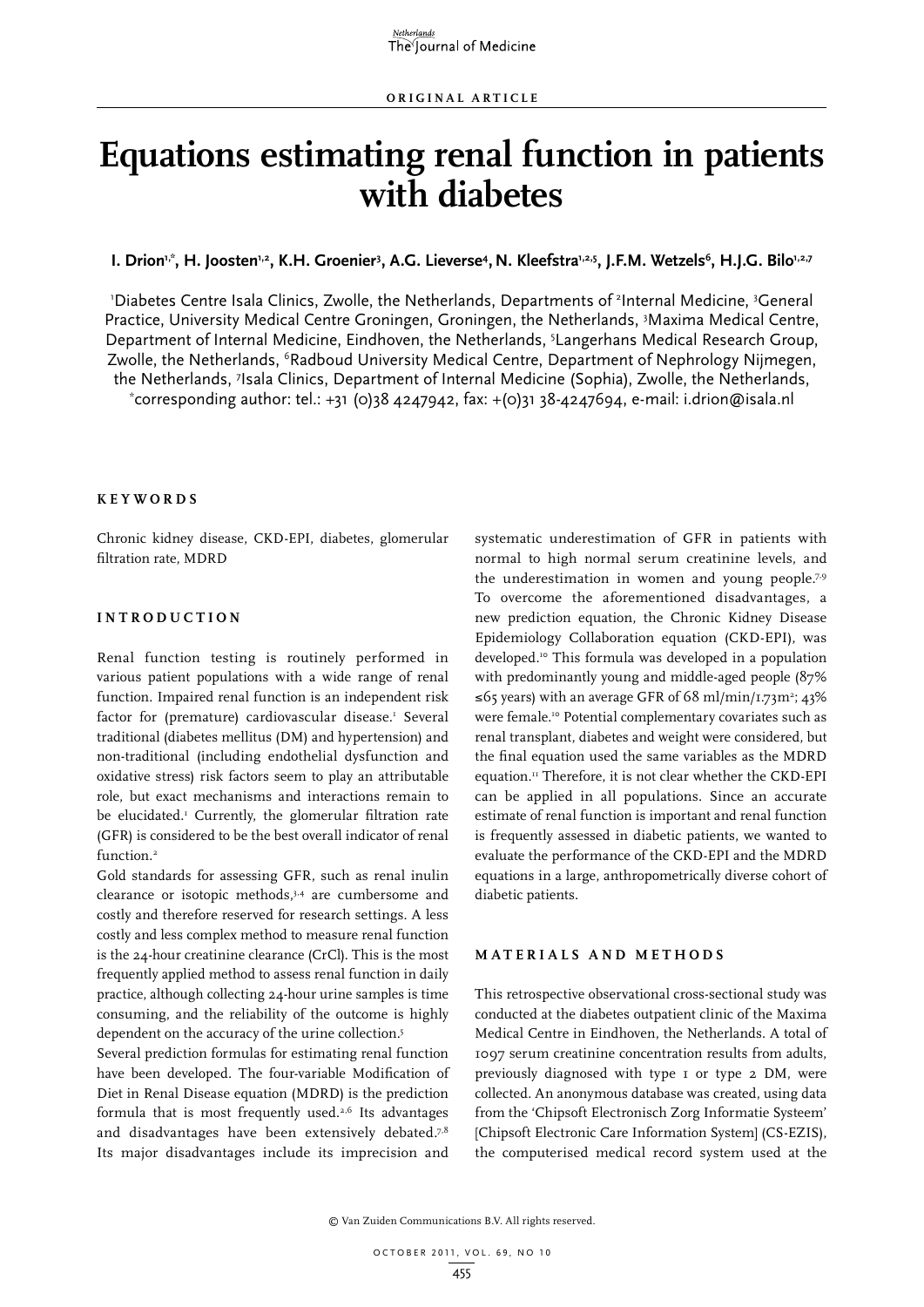Maxima Medical Centre. Data collected included 24-hour urinary creatinine (mmol/l), serum creatinine (μmol/l), HbA1c (mmol/mol), weight (kg), height (centimetres), age (years), and gender, all data being collected on the same day, except for the 24-hour urine collection, which was collected in the 24 hours prior to the other measurements. The body mass index (BMI) of each patient was calculated  $(BMI = weight (kilograms) / height (meters)^{2})$  and added to the database. Ultimately, 916 patients remained eligible for inclusion. Two subjects younger than 18 years and three subjects with an CrCl >250 ml/min were excluded, since the MDRD has not been validated in these patient groups. In 176 cases, subjects had collected two 24-hour urine samples during the indicated period. In these cases, the mean of the two 24-hour CrCls was used.

Medication details and information on comorbidities were not available. Since no information on race was available, all patients were considered to be Caucasian. No formal approval from the Medical Ethics Committee was required, as our data included only anonymous patient characteristics and laboratory data.

#### **Renal function measurements and definitions**

The serum creatinine concentration was measured by an enzymatic technique (Modular PA, Roche), and validated by isotope dilution mass spectrometry (IDMS). Renal function was estimated by two different eGFR equations, the MDRD and the CKD-EPI (*table 1*). Twenty-four hour CrCl corrected for body surface area (BSA) was calculated (*table 1*). The Dubois formula was used to calculate the BSA.<sup>12</sup>

| <b>Table 1.</b> Renal function prediction equations |              |                                              |                                                                                       |  |  |  |
|-----------------------------------------------------|--------------|----------------------------------------------|---------------------------------------------------------------------------------------|--|--|--|
| Equation                                            | Gender       | Serum-<br>creatinine<br>$(\mu \text{mol/l})$ | $eGFR$ (ml/min/1.73m <sup>2</sup> )                                                   |  |  |  |
| CKD-EPI                                             | Female       | $\leq 62$                                    | 144 x (IDMS creatinine/<br>$88.4$ /0.7) <sup>-0.329</sup> x (0.993) <sup>age</sup>    |  |  |  |
|                                                     | Female $>62$ |                                              | 144 x (IDMS creatinine/<br>$88.4/0.7$ <sup>1.209</sup> X (0.993) <sup>age</sup>       |  |  |  |
|                                                     | Male         | ہ8≃                                          | 141 x (IDMS creatinine/<br>$88.4$ /0.9) <sup>-0.411</sup> x (0.993) <sup>age</sup>    |  |  |  |
|                                                     | Male         | 8٥-                                          | 141 x (IDMS creatinine/<br>$88.4/0.9$ <sup>1.209</sup> x (0.993) <sup>age</sup>       |  |  |  |
| <b>MDRD</b>                                         | Female       | A11                                          | 175 x (IDMS creatinine/<br>88.4) <sup>-1.154</sup> x age <sup>-0.203</sup> x 0.742    |  |  |  |
|                                                     | Male         | A11                                          | 175 x (IDMS creatinine/<br>88.4) 1.154 x age 0.203                                    |  |  |  |
| Creatinine<br>clearance                             | A11          | A11                                          | (urine creatinine [mmol/L]<br>x 1000/serum creatinine<br>$[µmol/L]$ x (24-hour volume |  |  |  |
| <b>BSA</b><br>corrected                             |              |                                              | urine [ml]/1440) x (1.73 m <sup>2</sup> /<br>BSA)                                     |  |  |  |
|                                                     |              |                                              | $CKD-EPI =$ chronic kidney disease epidemiology equation; $MDRD =$                    |  |  |  |

**modification of diet in renal disease formula; BSA = body surface area; IDMS = isotope dilution mass spectrometry.** 

#### **Statistical analysis**

Analyses were performed using SPSS 16.0 (SPSS, Chicago, IL). Q-Q plots and histograms were used to assess normality. Continuous variables are represented as mean (± standard deviation) for the normally distributed values and as a median (interquartile range) for the non-normally distributed variables.

Spearman's coefficient of correlation was calculated to determine the correlation between the CrCl and the eGFR calculated by the MDRD and the CKD-EPI formulas. Bland-Altman plots were created showing the mean of two measurement methods (i.e. CrCl and the MDRD / CKD-EPI) against the absolute difference between these two methods. Krippendorff's coefficient, an aggregate measure for method concordance, was calculated (see textbox; 1 meaning perfect concordance and -1 meaning perfect discordance between the two methods), since neither maximum correlation nor agreement in accuracy and precision alone will suffice to prove concordance and thus sufficient reproducibility among methods; this requires  $\mu_{I=1}^{\mu_{I=1}}$ ,  $\sigma_{I=1}^{\mu_{I=2}}$  and  $\rho=+1$  ( $\mu_{I}$  being the population mean of the CrCl,  $\mu_{\alpha}$  being the population mean of the MDRD or the CKD-EPI,  $\sigma$ <sub>1</sub> and  $\sigma$ <sub>2</sub> being the standard deviation of  $\mu$ <sub>r</sub> and  $\mu$ <sub>2</sub> respectively,  $\rho$  being the Pearson's correlation coefficient between the CrCl and the MDRD or the CKD-EPI. Krippendorff's coefficient corresponds to the Bland-Altman plot in a similar way as  $\rho$  corresponds to the simple scattergram,<sup>13</sup> see textbox.

The bias and precision (see textbox) of both formulas were determined.

Ultimately we evaluated the classification of patients according to the CKD-EPI or the MDRD equation compared with when CrCl is used to classify patients. Moreover, the prevalence of stage III-V CKD in this diabetic population was evaluated per age group.

*Bias*: Mean difference between the GFR estimating formula and the creatinine clearance corrected for **BSA** 

*Precision*: Standard deviation of the bias

*Krippendorff's coefficient*: K=  $(2 \times \sigma1 \times \sigma2 \times \rho)$  /  $(2 \times \sigma1$  $x \sigma_2 + (\sigma_1 \cdot \sigma_2)^2 + (\mu_1 \cdot \mu_2)^2$ 

# **R e s u l t s**

The patient characteristics are presented in *table 2*. Age ranged from 18 to 92 years with 53.6% of the population aged under 65 years. The population represented a wide range of renal function (CrCl II to 250 ml/min/1.73m<sup>2</sup>). Of the subjects,  $71\%$  had a CrCl >60 ml/min/1.73m<sup>2</sup>.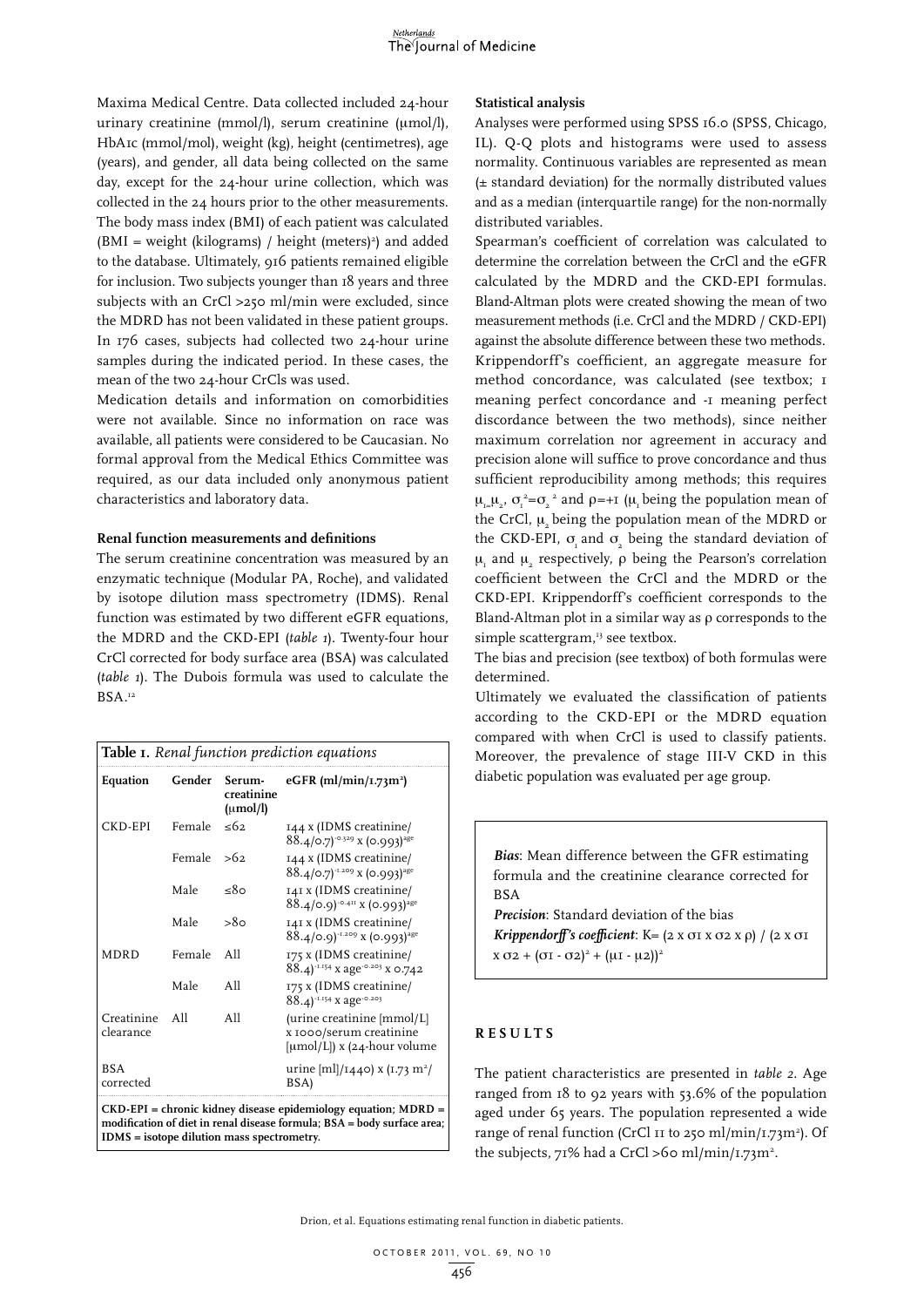# The Journal of Medicine

| <b>Table 2.</b> Demographic and clinical characteristics          |                |  |  |  |  |  |
|-------------------------------------------------------------------|----------------|--|--|--|--|--|
| <b>Characteristic</b>                                             | All            |  |  |  |  |  |
| n(%)                                                              | 916            |  |  |  |  |  |
| Sex, male (%)                                                     | 55.3           |  |  |  |  |  |
| Age (year)                                                        | 63 [53, 72]    |  |  |  |  |  |
| HbAIc (mmol/mol)                                                  | 50 [42, 60]    |  |  |  |  |  |
| BMI $(kg/m^2)$                                                    | $28$ [25, 32]  |  |  |  |  |  |
| Creatinine (umol/l)                                               | 79 [67, 97]    |  |  |  |  |  |
| Creatinine clearance $(ml/min/1.73m2)$                            | $96$ [70, 123] |  |  |  |  |  |
| MDRD (ml/min/ $1.73m^2$ )                                         | $77 \pm 25$    |  |  |  |  |  |
| $CKD$ -EPI (ml/min/ $I$ .73m <sup>2</sup> )                       | $79 \pm 24$    |  |  |  |  |  |
| Data are presented as number (%) or median [interquartile range]. |                |  |  |  |  |  |

| Table 3. Precision of eGFR prediction equations                                                                                                                                                                                                                                                                                                                                                                        |     |             |                |             |           |  |  |
|------------------------------------------------------------------------------------------------------------------------------------------------------------------------------------------------------------------------------------------------------------------------------------------------------------------------------------------------------------------------------------------------------------------------|-----|-------------|----------------|-------------|-----------|--|--|
| Creatinine clearance                                                                                                                                                                                                                                                                                                                                                                                                   |     | <b>MDRD</b> | <b>CKD-EPI</b> |             |           |  |  |
| $(ml/min/1.73m^2)$                                                                                                                                                                                                                                                                                                                                                                                                     | n   | Bias        | Precision      | <b>Bias</b> | Precision |  |  |
| >90                                                                                                                                                                                                                                                                                                                                                                                                                    | 52I | $-53.4$     | 35.2           | $-51.4$     | 34.8      |  |  |
| $60 - 90$                                                                                                                                                                                                                                                                                                                                                                                                              | 248 | $-19.0$     | 18.6           | -16.4       | 18.6      |  |  |
| 45-59.9                                                                                                                                                                                                                                                                                                                                                                                                                | 85  | $-9.4$      | 15.2           | $-8.5$      | 16.5      |  |  |
| $30 - 44.9$                                                                                                                                                                                                                                                                                                                                                                                                            | 44  | O.Q         | 20.4           | I.2         | 20.0      |  |  |
| $<$ 30                                                                                                                                                                                                                                                                                                                                                                                                                 | т8  | 8.4         | 2I.3           | 8.7         | 24.0      |  |  |
| A11                                                                                                                                                                                                                                                                                                                                                                                                                    | 916 | $-36.2$     | 35.7           | $-34.2$     | 35.3      |  |  |
| Precision (ml/min/1.73m <sup>2</sup> ), defined as the standard deviation of<br>the mean difference between the estimated glomerular filtration<br>rate (estimated by the modification of diet in renal disease formula<br>(MDRD) and the chronic kidney disease epidemiology collaboration<br>equation (CKD-EPI)) and the creatinine clearance, is shown per cre-<br>atinine clearance stage. CI=confidence interval. |     |             |                |             |           |  |  |

# **The correlation and Krippendorff's coefficient**

The correlation was 0.75 and 0.76 between the MDRD and the CKD-EPI, respectively, and the Crcl. *Figure 1* shows the Bland-Altman plots that evaluate the extent of agreement between the CrCl and both GFR estimating equations. Krippendorff's coefficient, demonstrating the method concordance between both GFR prediction equations and the CrCl, was almost equally large for the MDRD and the CKD-EPI: 0.54 and 0.57, respectively.

## **Bias and precision**

The results for the bias and the precision are presented in *table 3*. The bias of the MDRD and the CKD-EPI compared with the Crcl was -22 (±26) and -20 (±26) ml/min/1.73m<sup>2</sup>, respectively (p<0.01 for both). Both the MDRD and the CKD-EPI showed a large bias and imprecision in all

CrCl categories, which was most prominent in people with a CrCl >90 ml/min/1.73m<sup>2</sup>: -53.4 (±35.2) and -51.4  $(\pm 34.8)$  ml/min/1.73m<sup>2</sup> for the MDRD and the CKD-EPI, respectively.

#### **eGFR prediction formulas and staging**

*Figures 2A* and *2B* represent the eGFR values for both formulas by age and gender. For both the CKD-EPI and the MDRD a steep decline in eGFR was observed with ageing. When compared with the MDRD-4, the CKD-EPI gave higher estimates of GFR at young age (≤65 years). At older age, MDRD-4 and CKD-EPI gave a similar estimation of GFR. The influence on CKD staging using the CKD-EPI or MDRD formula is illustrated in *tables 4A* and *4B*, for

**Figure 1.** *Bland-Altman plots comparing the creatinine clearance and the estimated glomerular filtration rate, calculated by the Modification of Diet in Renal Disease formula or the Chronic Kidney Disease Epidemiology Collaboration equations. The upper and lower horizontal lines represent the upper (+2 SD) and lower (-2 SD) limits of agreement. The horizontal line in the middle represents the mean difference between the creatinine clearance and the GFR estimating equations*

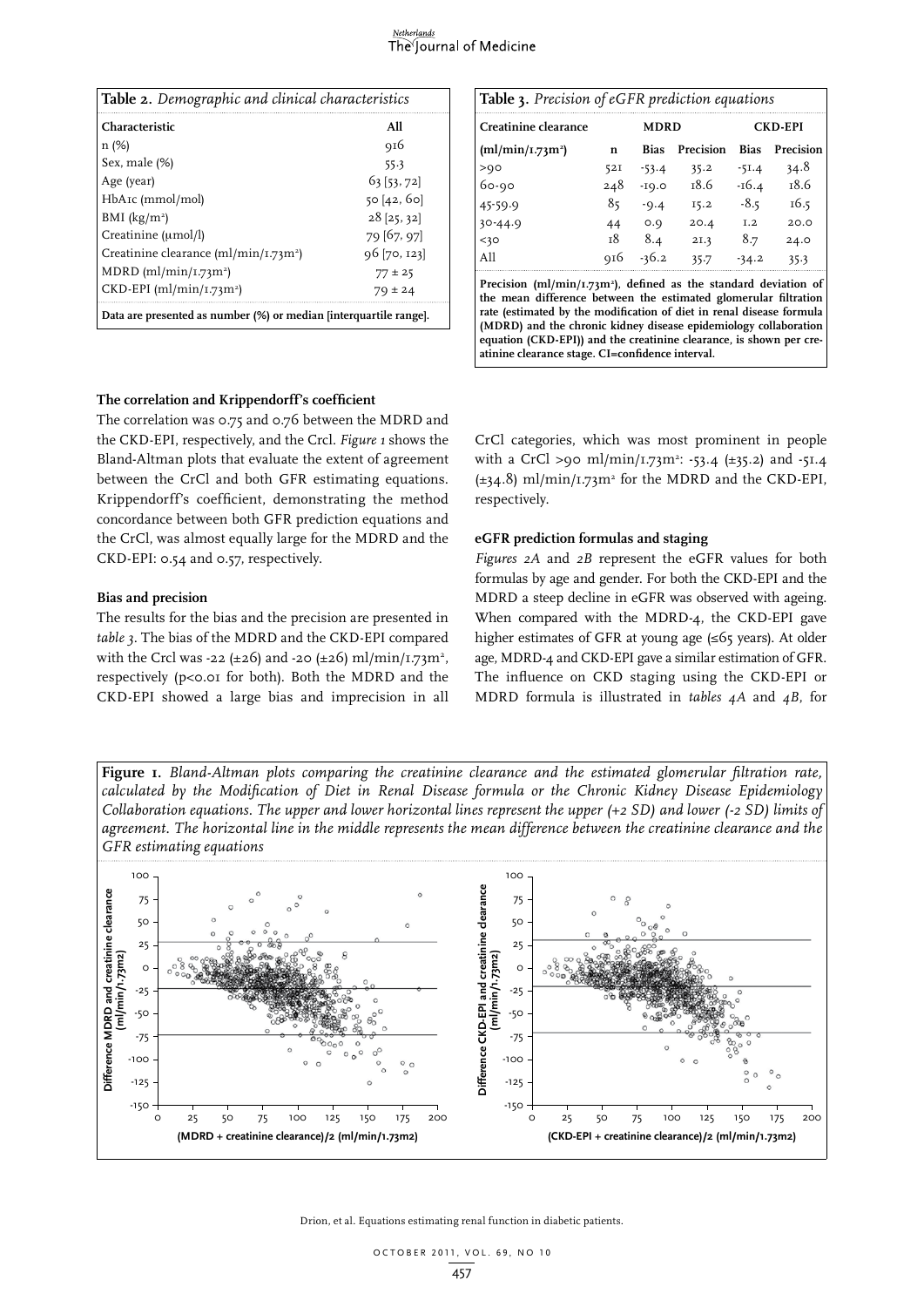#### Netherlands The Journal of Medicine



**Figure 2b.** *Women: The dashed lines represent the 5th percentile, the median and the 95th percentile of the CKD-EPI. The black line represents the 5th percentile, the median and the 95th percentile of the MDRD* 



men and women respectively. Smaller stages than those given in the KDOQI guidelines are used to provide more detailed insight. These tables clearly demonstrate that the CKD-EPI provides higher eGFR values than the MDRD, specifically at higher levels of eGFR and in women (along the total range of renal function). Of the women 26.4% were categorised in a lower CKD stage using the CKD-EPI. *Figure 3* presents the consequence of the introduction of the CKD-EPI on the prevalence of stage III-V CKD. A decline in the number of young people  $\langle \langle 65 \rangle$  years) diagnosed with stage III-V is observed, from 12.6 to 10.7%. In the elderly patient category, the numbers of diagnosed patients remains similar using the CKD-EPI or the MDRD.

|  | <b>Table 4A.</b> Estimated GFR stage for males using the |  |  |  |
|--|----------------------------------------------------------|--|--|--|
|  | CKD-EPI or MDRD formula                                  |  |  |  |

| $CKD$ -EPI (ml/min/1.73m <sup>2</sup> ) |         |                         |           |             |     |                 |       |  |
|-----------------------------------------|---------|-------------------------|-----------|-------------|-----|-----------------|-------|--|
| MDRD (ml/min/ $I.73m2$ )                |         |                         |           |             |     |                 |       |  |
|                                         | $<$ 30  | $30 - 44$               | $45 - 59$ | 60-74 75-89 |     | >Q <sub>O</sub> | Total |  |
| $<$ 30                                  | 10      |                         |           |             |     |                 | ΙO    |  |
| $30 - 44$                               | 1       | 34                      |           |             |     |                 | 35    |  |
| 45-59                                   |         | $\overline{\mathbf{c}}$ | 56        | 6           |     |                 | 64    |  |
| 60-74                                   |         |                         |           | 81          | 27  |                 | 108   |  |
| $75 - 89$                               |         |                         |           |             | 74  | 40              | II4   |  |
| >90                                     |         |                         |           |             | 13  | 163             | 176   |  |
| Total                                   | $_{II}$ | 36                      | 56        | 87          | II4 | 203             | 507   |  |

**Numbers represent absolute numbers. Blank cells have no observations. CKD-EPI = Chronic Kidney Disease Epidemiology Collaboration Equation; MDRD = Modification of Diet in Renal Disease formula (MDRD).**

| Table 4B. Estimated GFR stage for females using the |  |  |  |  |
|-----------------------------------------------------|--|--|--|--|
| CKD-EPI or MDRD formula                             |  |  |  |  |

| $CKD$ -EPI (ml/min/1.73m <sup>2</sup> ) |  |  |  |  |  |  |  |
|-----------------------------------------|--|--|--|--|--|--|--|
|                                         |  |  |  |  |  |  |  |
| Total<br>>90                            |  |  |  |  |  |  |  |
| $I_4$                                   |  |  |  |  |  |  |  |
| 41                                      |  |  |  |  |  |  |  |
| 64                                      |  |  |  |  |  |  |  |
| 98                                      |  |  |  |  |  |  |  |
| 95<br>45                                |  |  |  |  |  |  |  |
| 92<br>97                                |  |  |  |  |  |  |  |
| 137<br>409                              |  |  |  |  |  |  |  |
|                                         |  |  |  |  |  |  |  |

**Numbers represent absolute numbers. Blank cells have no observations. CKD-EPI = Chronic Kidney Disease Epidemiology Collaboration Equation; MDRD = Modification of Diet in Renal Disease formula (MDRD).**



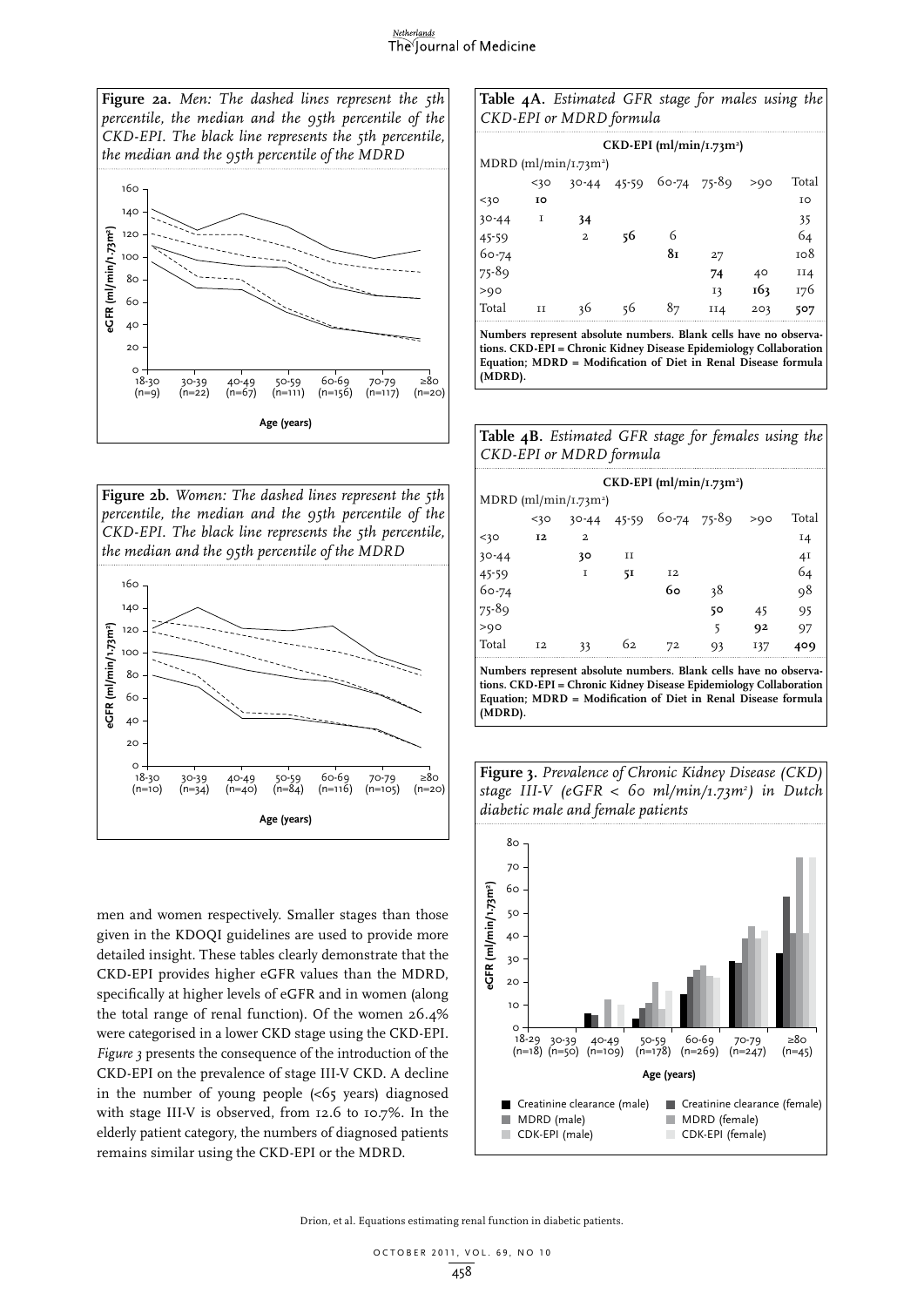# **D i s cu s s i o n**

In this study, we evaluated the performance of the CKD-EPI as a new method of estimating renal function in diabetic patients with a wide range of renal function. When using CrCl as the comparator and using correlation, bias and precision as tools to evaluate the performance of formulas estimating renal function, the CKD-EPI did not show any additional value compared with the MDRD for use in clinical practice. Bias was comparably high for both MDRD and CKD-EPI and both prediction equations had an equal lack of precision: a lack of precision that increased with deteriorating renal function.

The CKD-EPI was developed to overcome the deficiencies of the MDRD equation, such as the lower accuracy at measured GFR >60 ml/min/1.73m<sup>2</sup>, and underestimation of eGFR in women and healthy young white men. The proposal by Levey *et al.* to replace the MDRD with the CKD-EPI formula for routine clinical testing because of its superior accuracy can be disputed, for instance in the group of diabetic patients.14 Although the CKD-EPI performed better than the MDRD in the validation dataset when the GFR was  $>60 \text{ ml/min}/1.73 \text{ m}^2$ , its precision remained limited.10 As this imprecision was seen in all groups of the validation dataset, transplant status, diabetes, and weight were selected as predictor variables.<sup>11</sup> The performance of the CKD-EPI did not improve significantly as a result of these attempts to improve the precision of the formula. In spite of these findings, this formula is also recommended to be used in diabetic patients. This lack of precision and the presence of bias has consequences for the correct classification of CKD.<sup>14,15</sup>

The performance of the CKD-EPI compared with the MDRD has been sparsely assessed in diabetic patients.<sup>16,17</sup> In these two recent studies, in which diabetic patients with a good renal function<sup>16</sup> or an impaired renal function,<sup>17</sup> respectively, were assessed (mean measured GFR 102±24 ml/min/1.73m2 using 51CR-EDTA16 and 55.4±29 ml/  $min/1.73m^2$  using inulin<sup>17</sup>), it was demonstrated that the CKD-EPI had a substantially greater bias than the MDRD. The first study, evaluating the consequences of the bias and imprecision on CKD staging found that 16% of the study population was misclassified as having CKD.<sup>16</sup> Unfortunately, the authors of the first study<sup>16</sup> did not mention the characteristics of the subgroup that was misclassified.

From studies of the general population with middle-aged people it was shown that using the CKD-EPI equation to estimate GFR reduces the number of patients categorised in CKD stage III-V (eGFR <60 ml/min/1.73m<sup>2</sup>).<sup>17,18</sup> People who had an MDRD-eGFR <60 ml/min/1.73m<sup>2</sup> but were reclassified to 'normal' (no CKD) using the CKD-EPI, had a cardiovascular risk profile similar to the population

without evidence of CKD and had no greater expectation of mortality during follow-up. In both studies the individuals who were reclassified were more often white, women and younger. Those who remained in stage 3a (eGFR <60 and ≥45 ml/min/1.73m2 ) had a significantly greater burden of diabetes, higher fasting plasma glucose, and higher HbA1c levels.

Based on the results of our study, it can be suggested that the CKD-EPI might lead to underdiagnosing of kidney disease in younger subjects; overall 19.8% is categorised in a lower stage when the CKD-EPI is used. Although the number of patients included in this study is small, there is a trend for young and especially female patients to be re-categorised in a lower CKD stage when the CKD-EPI is used to estimate GFR. Differences between estimated GFR using the CKD-EPI and MDRD were largest in the age categories <65 years. The fact that the bias of the CKD-EPI and the MDRD is influenced by age was found previously in a group of potential kidney donors and adult patients who underwent a GFR measurement for clinical reasons, using 125I-iothalamate.19 It was shown that absolute bias was larger in the younger patient group.<sup>19</sup>

From previous studies we know that younger people (18-64 years) have an increased risk of mortality and end-stage renal disease at similar levels of GFR estimated by the MDRD-4.20 Such a finding in relatively young persons requires further evaluation of the patient. The sooner these people are diagnosed as having a reduced renal function, the sooner they can be treated.

Apart from creatinine-based renal function prediction equations, cystatin C is also increasingly mentioned as a biomarker that can be used in formulas to predict GFR. Various studies found cystatin C to be a better predictor of GFR than creatinine although other studies found no difference.21-23 Particularly in patients with muscle loss and in populations where rapid detection of small changes in GFR is important, cystatin C may provide a more accurate estimate of kidney function than serum creatinine.21 In patients with DM, cystatin C appears to be more sensitive than creatinine for the detection of mild reduction in kidney function.<sup>24</sup> However, whether cystatin C improves medical decision making, leading to more favourable patient outcomes, remains to be evaluated in future research.<sup>25</sup>

#### **Strengths and limitations**

This is one of the few studies evaluating the effect of the CKD-EPI on the classification of CKD in a diabetic cohort. Due to the wide range of renal function of the included patients, this study gives a good representation of the precision of both GFR-estimating equations in a diabetic population. Recent studies have emphasised the importance of careful calibration of serum creatinine measurements.26 The fact that a traceable enzymatic serum